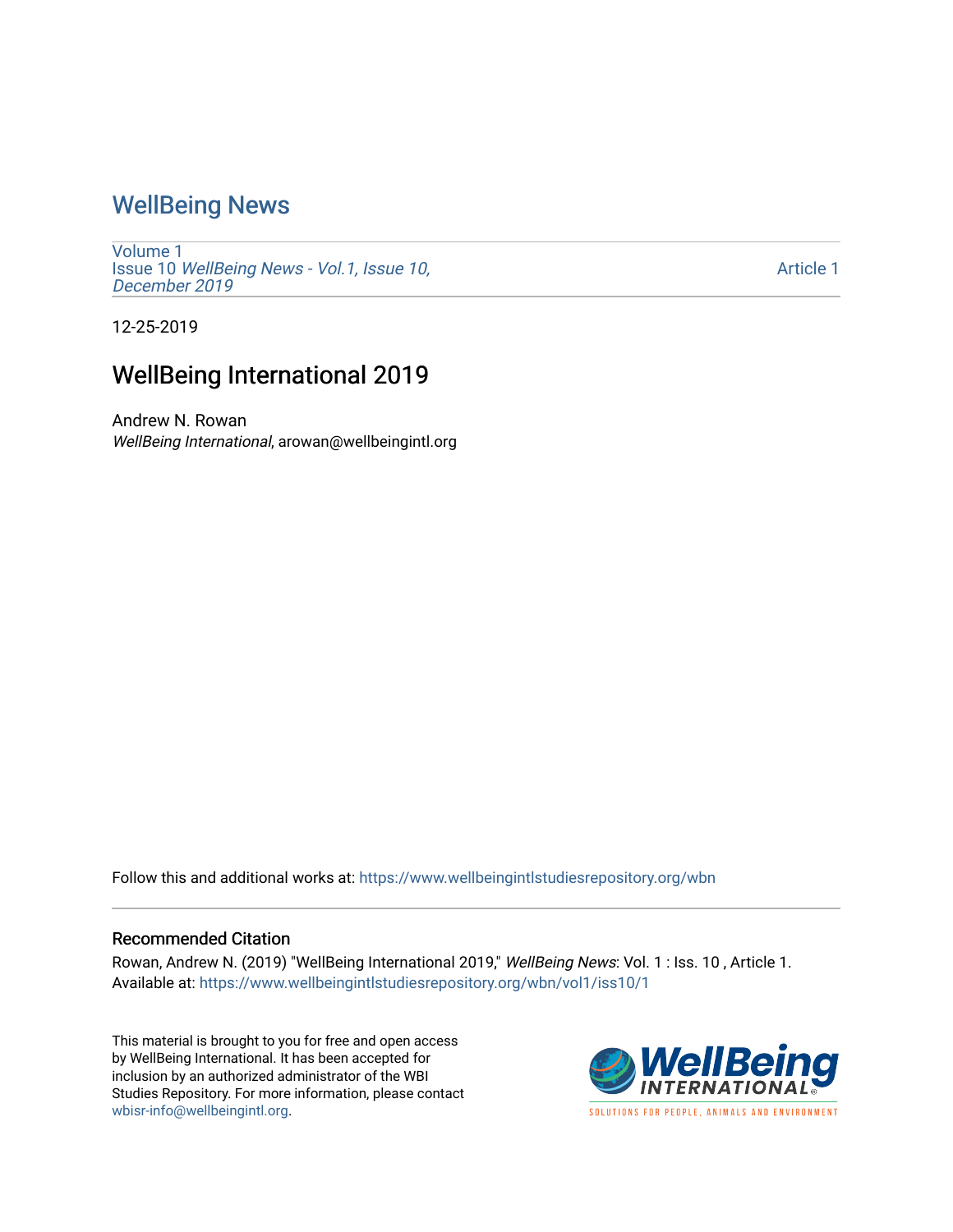

## Dec 25, 2019 WellBeing International 2019

By Andrew Rowan, DPhil

This will be our last newsletter of 2019 and WBI would like to take this opportunity to thank you for following our activities through the first full year of our existence. This letter will provide a summary of our activities for 2019 and serve as our annual report. The next (January) WellBeing News will provide more details of our plans for 2020. But first, we send our heartfelt thanks to all our Board members and Global Ambassadors, partner organizations, funding agencies, supporters and others who have engaged with us during 2019. WBI believes we have established a solid foundation and look forward to further growth in 2020.

The first item to report is the news that the Vice President of WBI's Board, Dr. S. Chinny Krishna, has been honored with the Winsome Constance Kindness Award for 2020. Previous recipients have included Dr. Jane Goodall, Sir David Attenborough and Mrs. Maneka Gandhi (Minister in the current Indian government). The award is conferred by the Kindness Trust of Australia, headed by Philip and Trix Wollen, which supports 500 projects in 40 countries around the world. This is very well-deserved recognition for Dr. Krishna,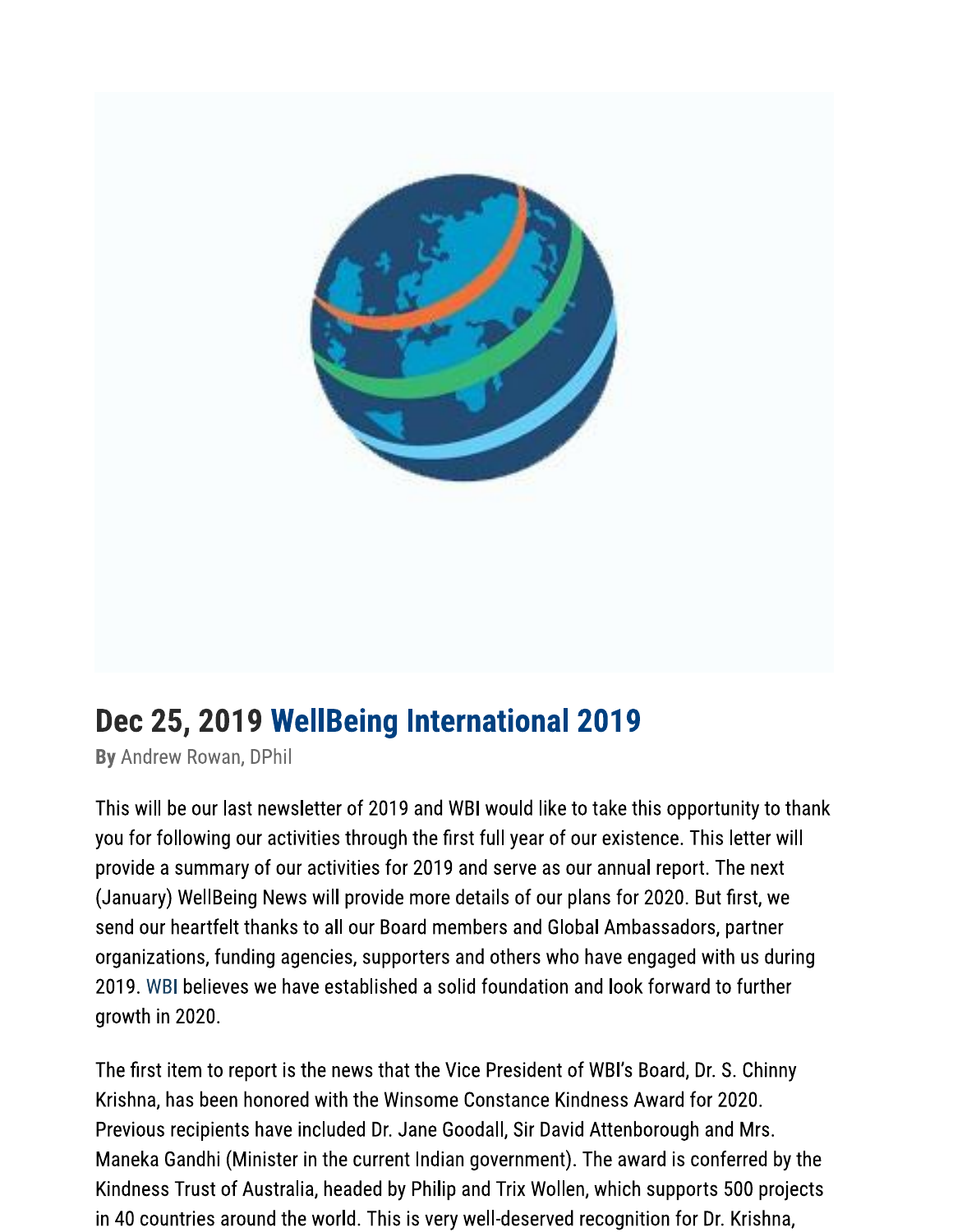who was the first in the world (55 years ago) to propose surgical sterilization (Animal Birth Control) as a humane method for managing street dogs.

During 2019, WellBeing International continued to develop our relationship with our three initial Partners:

- (1) AHPPA in Costa Rica,
- (2) Center for Large Landscape Conservation (CLLC) in Bozeman, Montana, and
- (3) Greyton Farm Animal Sanctuary (GFAS) in South Africa.

We also continued to develop our relationships with the Mayhew (and their project in Kabul, Afghanistan under the auspices of Mayhew Afghanistan) and a new Flagship group, the Blue Cross of India (BCI) in Chennai (see above). These organizations cover a range of program opportunities including humane street dog management (see the Global Dog Campaign below), humane and environmental education (GFAS) and wildlife protection and conservation (CLLC).

During the year, WBI also made feature presentations or received an award at conferences or seminars in Oxford, Denver, Addis Ababa, Cape Town, Mombasa, Sydney, Dalian (China) and Madison, Wisconsin (seven countries and four continents). This outreach provided WBI with important global exposure and the opportunity to develop connections with additional potential partners.

- 1. Global Dog (and Cat) Campaign. WBI is seeking to develop a core global repository that will track global dog populations and their welfare challenges in a broad attempt to improve the well-being of both dogs and people in communities across the world. This project also has an environmental toehold in that roaming dogs also chase and harass wild animals and the campaign will seek to reduce and even eliminate such threats to wildlife. A detailed campaign proposal has been developed, as have two detailed reports on companion animal issues in the state of Oklahoma and for dogs across the world. These reports are not available for public distribution but WBI will be referring to some of the data collected to support those reports in its 2020 publications. WBI has also had a paper on outdoor cat management published in a new academic journal.
- 2. Conservation Area Connectivity. WBI has published items in its newsletter emphasizing the damage inflicted on wildlife by linear infrastructure (e.g., roads, railways, canals and fences) and continues to support the importance of providing connections for wildlife so that their populations can thrive and move with safety from one conservation area to another. For the most part, we are endorsing and promoting the activities of our partner, the CLLC, but we will be looking for our own program opportunities in the coming years.
- 3. Humane and Environmental Education. Education is widely endorsed but its impact is